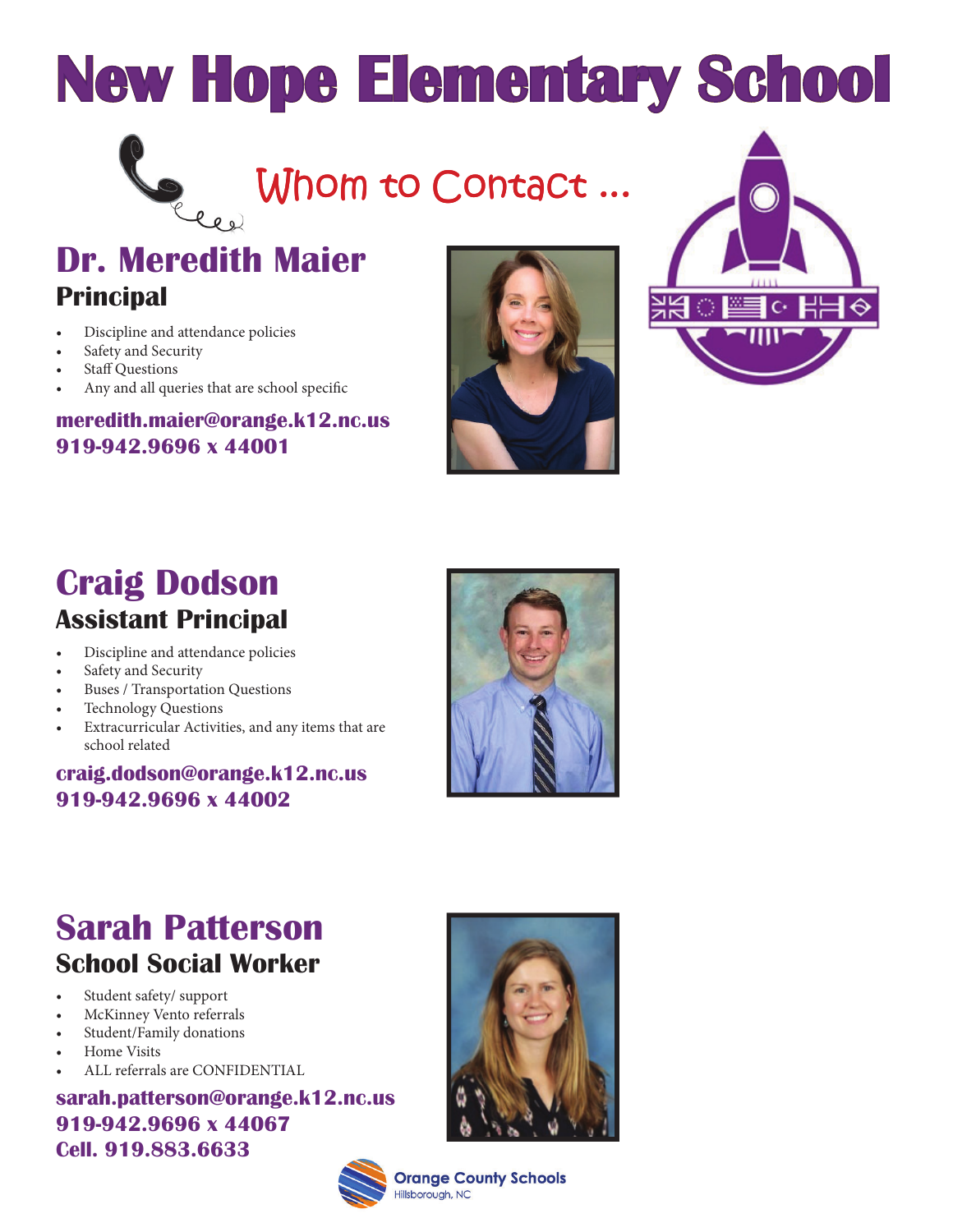

Cell Whom to Contact...

### **Aerianne Walton School Nurse**

- Giving medicine to a child
- Immunizations needed for school
- COVID-19
- Any medical need at school

#### **aerianne.walton@orange.k12.nc.us 919-942.9696 x 44065**





### **Holli Wallace School Counselor**

- Provide assistance/services/resources for students, with regard to personal/social, academic and career exploration needs
- Provide individual and small group couseling
- Offer conflict Resolution
- Make referrals for intervention/remediation services
- 504 Coordinator
- K-2 Classroom Guidance

### **holli.wallace@orange.k12.nc.us 919-942.9696 x 44750**

### **Daniel Kearns School Counselor**

- Provide assistance/services/resources for students, with regard to personal/social, academic and career exploration needs
- Provide individual and small group couseling
- Offer conflict Resolution
- Make referrals for intervention/remediation services
- 504 Coordinator
- 3-5 Classroom Guidance

**daniel.kearns@orange.k12.nc.us 919-942.9696 x 44020**





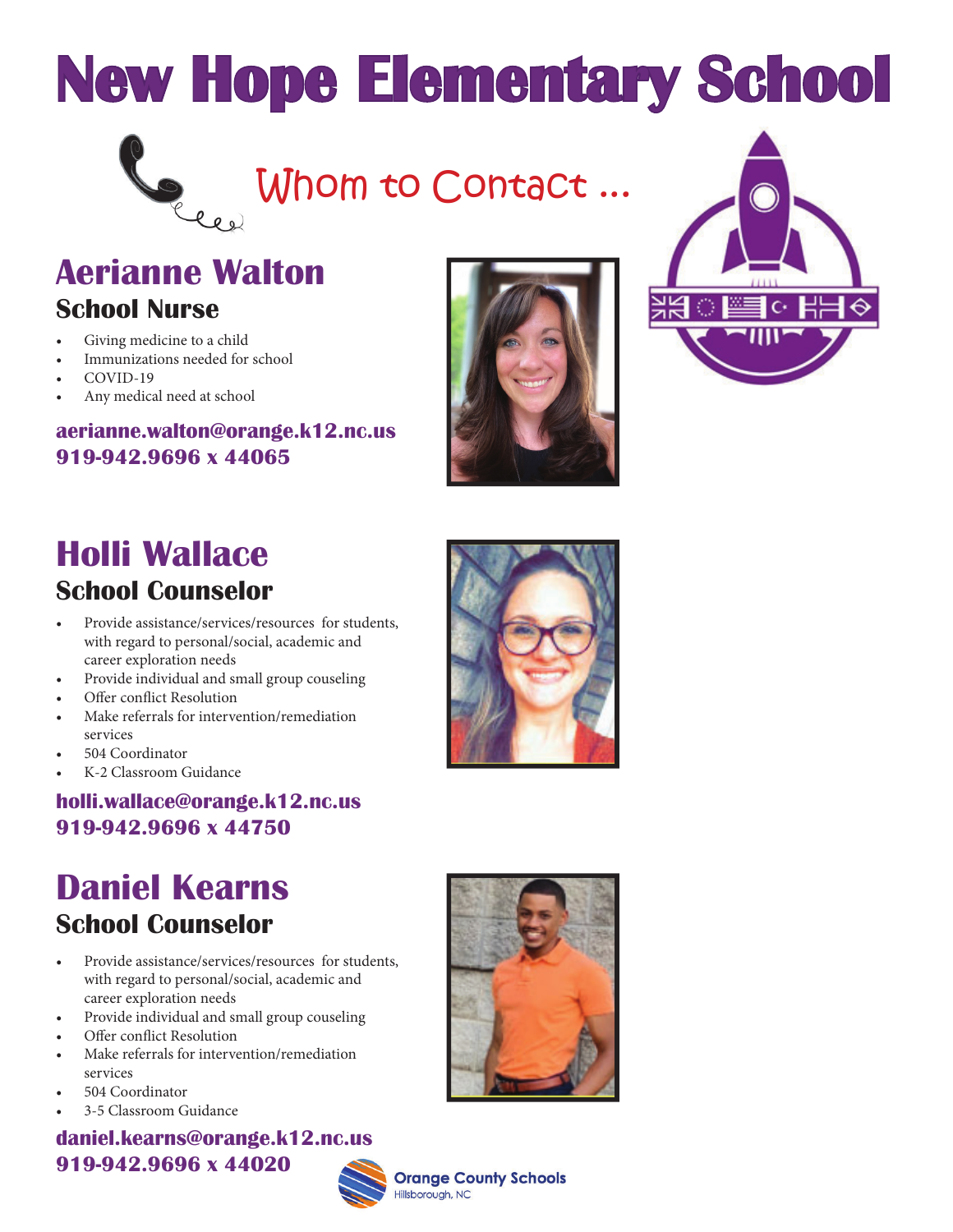

Whom to Contact...

## **Curtis Hatley School Psychologist**

- Discipline and attendance policies
- Safety and Security
- Requests for student support; these should be marked CONFIDENTIAL
- Social and Emotional Supports for students and staff
- ALL referrals are CONFIDENTIAL

#### **curtis.hatley@orange.k12.nc.us 919-942.9696 x 44066**





### **Jennifer Carson Media Specialist**

- Media and Technology Needs
- Assisting students with finding books to support assignments / for interest
- Acquiring new and diverse text resources for the school
- Overdue or lost library books

### **jennifer.carson@orange.k12.nc.us 919-942.9696 x 44080**



### **Teresa Jones Digital Learning Coach**

- Digital Technology Needs and Questions
- Logins and Troubelshooting technology issues

#### **teresa.jones@orange.k12.nc.us 919-732-9136 x 46062**



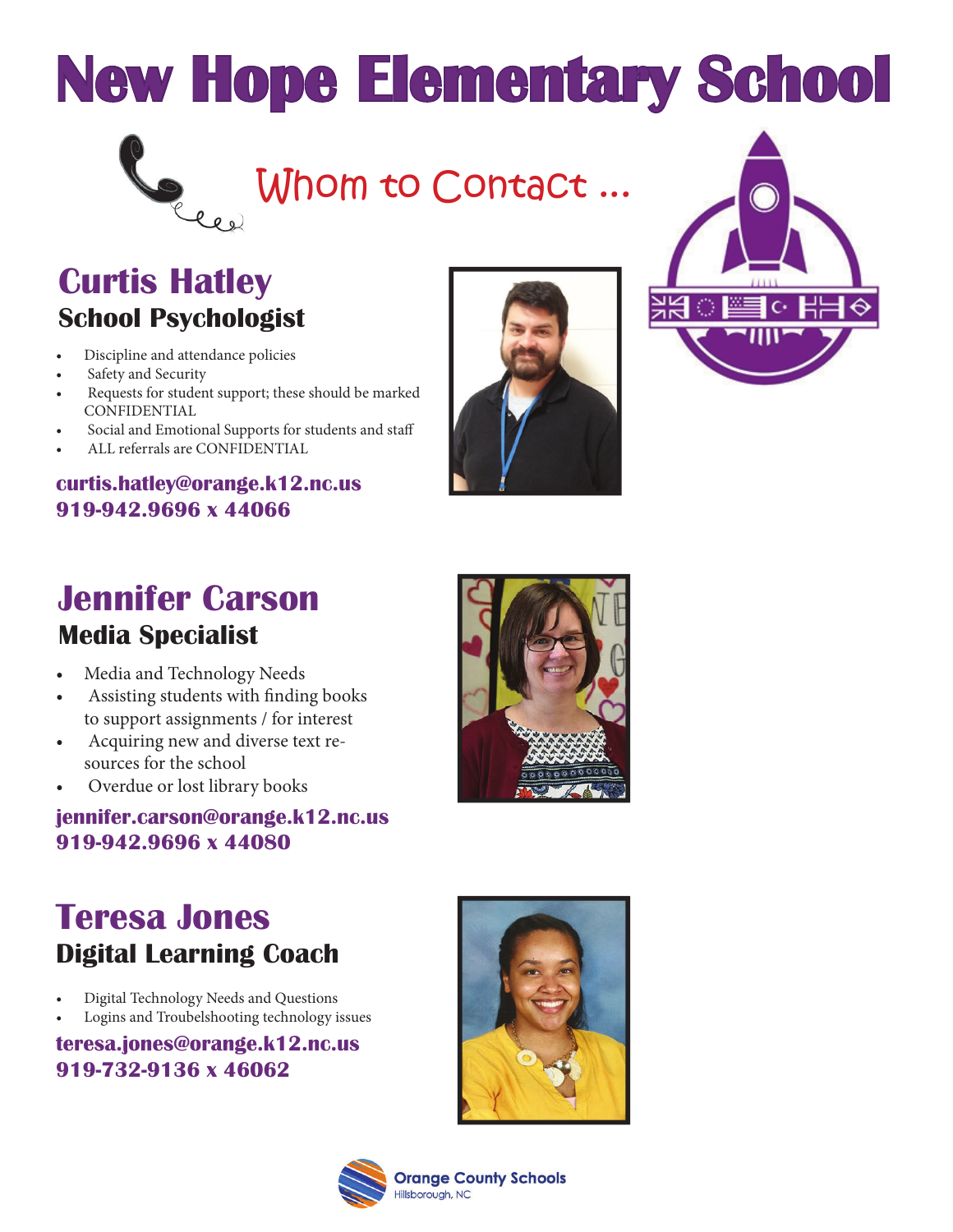

# Comme Contact ...



### **Rosemary Deane ESL & Family Outreach**

- Connect with OCS families and assist with navigating the schools and their related resources
- Coordinate and facilitate programs for students and families via the Orange County Schools Parent Academy
- Develop and maintain resources for families and provide parenting and referrals for assistance in addressing pressing student/family needs
- Support/Assist the principal or administrator with their weekly connect-ed call by providing translation services

**rosemary.deane@orange.k12.nc.us 919-942.9696 x 44352 Cell. 984.260.8358**